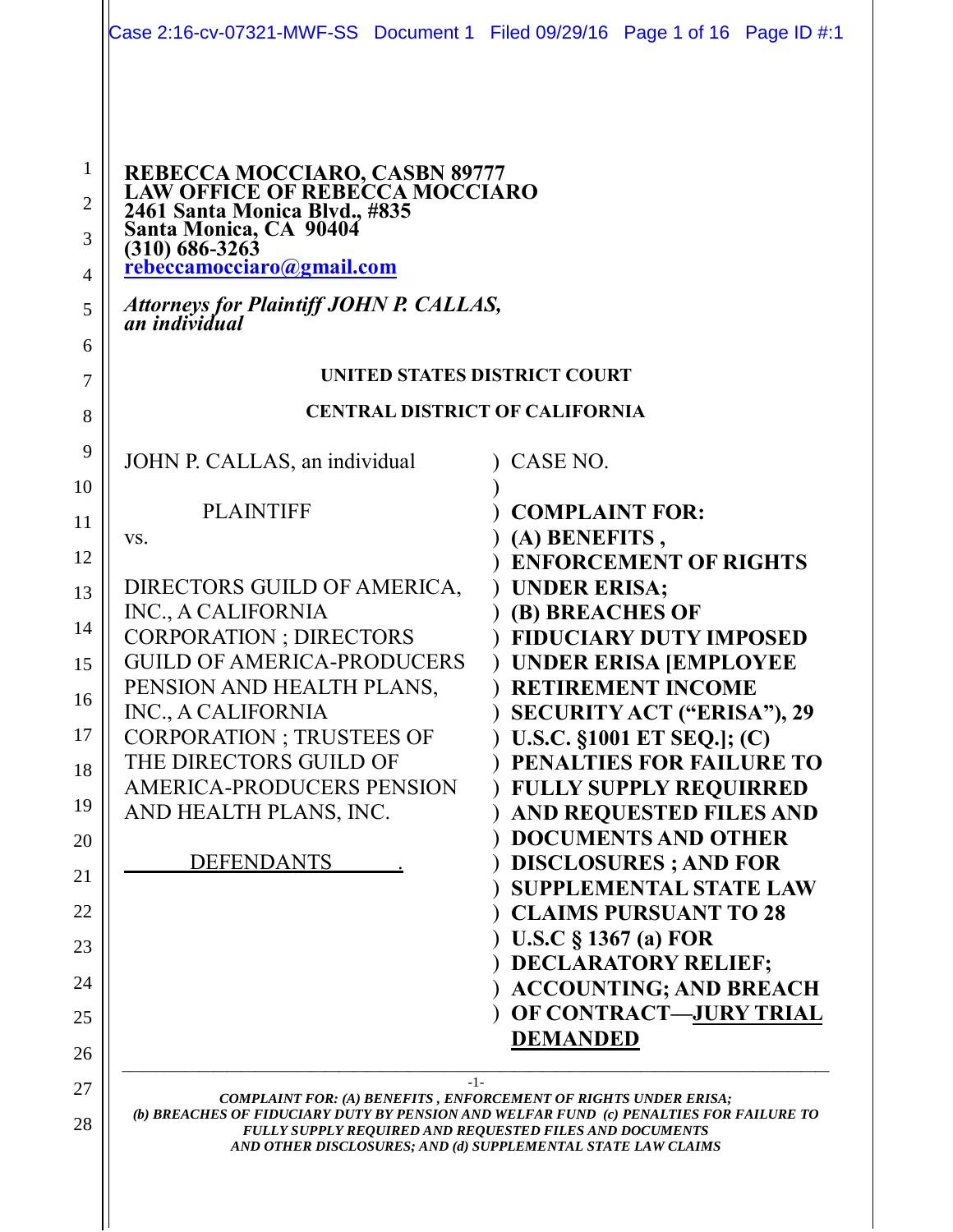1 2 3 4 5 6 7 8 9 10 11 12 13 14 15 16 17 18 19 20 21 28 \_\_\_\_\_\_\_\_\_\_\_\_\_\_\_\_\_\_\_\_\_\_\_\_\_\_\_\_\_\_\_\_\_\_\_\_\_\_\_\_\_\_\_\_\_\_\_\_\_\_\_\_\_\_\_\_\_\_\_\_\_\_\_\_\_\_\_\_\_\_\_\_\_\_\_\_\_\_\_\_\_\_\_\_\_\_\_\_\_\_\_\_\_\_\_\_\_\_\_\_\_ -2- *COMPLAINT FOR: (A) BENEFITS , ENFORCEMENT OF RIGHTS UNDER ERISA; (b) BREACHES OF FIDUCIARY DUTY BY PENSION AND WELFAR FUND (c) PENALTIES FOR FAILURE TO FULLY SUPPLY REQUIRED AND REQUESTED FILES AND DOCUMENTS*  Plaintiff John Peter Callas ("Plaintiff") states and alleges as follows: **JURISDICTION AND VENUE** 1. This Court has jurisdiction under 29 U.S.C. Section 1132 (e). 2. Plaintiff is informed and believes and on that basis alleges that the Directors Guild of America Producers Pension and Health Plans, Inc. (as described below) is administered, and/or the breaches alleged took place, within the Central District of California. Thus, venue is proper under 29 U.S.C. Section 1132(e) (2) and 28 U.S.C. Section 1391. **THE PARTIES** 3. Plaintiff is an individual residing within the jurisdiction of this Court. At all relevant times, Plaintiff has been a dues paying member in good standing of Defendant Directors Guild of America. 4. Plaintiff is informed and believes and on that basis alleges that Defendant Directors Guild of America, Inc. ("DGA") is a duly organized California corporation with its corporate headquarters in Los Angeles, California. 5. Plaintiff is further informed and believes and on that basis alleges that Defendant DGA is the sponsor and Administrator of, and thus serves as fiduciary

*AND OTHER DISCLOSURES; AND (d) SUPPLEMENTAL STATE LAW CLAIMS*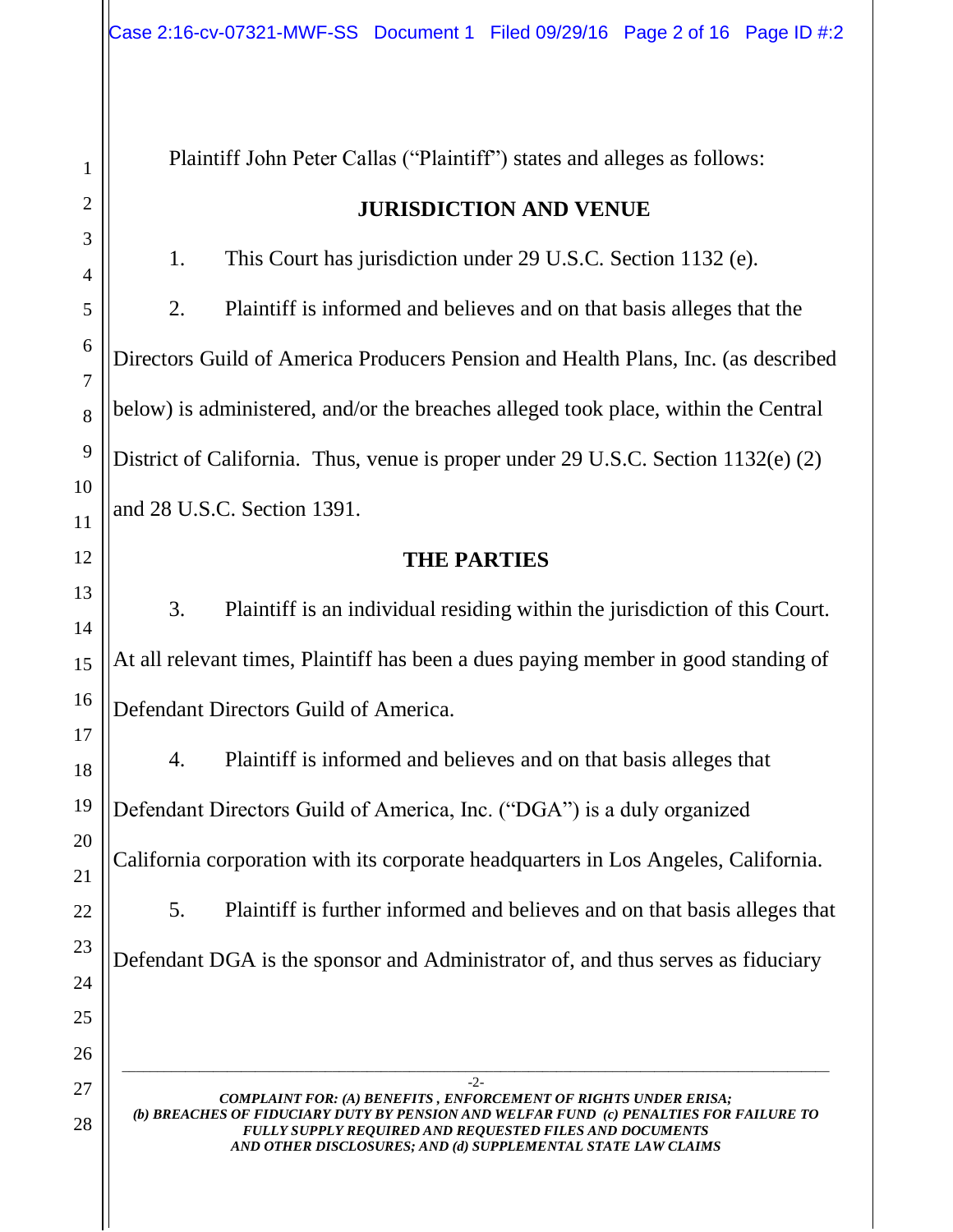Case 2:16-cv-07321-MWF-SS Document 1 Filed 09/29/16 Page 3 of 16 Page ID #:3

for, Defendant Directors Guild of America Producers Pension and Health Plans, Inc. (the "Plans").

6. Plaintiff is further informed and believes and on that basis alleges that the Plans were established by Defendant DGA, and are administered by Defendant Trustees of the Plans, a board of trustees made up of DGA and Producer representatives.

### **FACTUAL BACKGROUND**

7. Plaintiff is further informed and believes and on that basis alleges that the Plans, as amended and stated, are employee benefit plans which are, at all times relevant to the matters addressed in this litigation, subject to the provisions of the Employee Retirement Income Security Act of 1974, 29 U.S.C. 1001, et seq  $("ERISA")$ .

8. Plaintiff, at all relevant times, was and is a participant and beneficiary of the Plans, and has thus accrued vested rights under the terms and conditions of the Plans. As participant and beneficiary of the Plans, Plaintiff and Plaintiff's family members, including but not limited to his wife and minor child, were entitled to all health, welfare and pension benefits available to them under the terms and conditions of the Plans.

-3- *COMPLAINT FOR: (A) BENEFITS , ENFORCEMENT OF RIGHTS UNDER ERISA; (b) BREACHES OF FIDUCIARY DUTY BY PENSION AND WELFAR FUND (c) PENALTIES FOR FAILURE TO FULLY SUPPLY REQUIRED AND REQUESTED FILES AND DOCUMENTS AND OTHER DISCLOSURES; AND (d) SUPPLEMENTAL STATE LAW CLAIMS* 

\_\_\_\_\_\_\_\_\_\_\_\_\_\_\_\_\_\_\_\_\_\_\_\_\_\_\_\_\_\_\_\_\_\_\_\_\_\_\_\_\_\_\_\_\_\_\_\_\_\_\_\_\_\_\_\_\_\_\_\_\_\_\_\_\_\_\_\_\_\_\_\_\_\_\_\_\_\_\_\_\_\_\_\_\_\_\_\_\_\_\_\_\_\_\_\_\_\_\_\_\_

1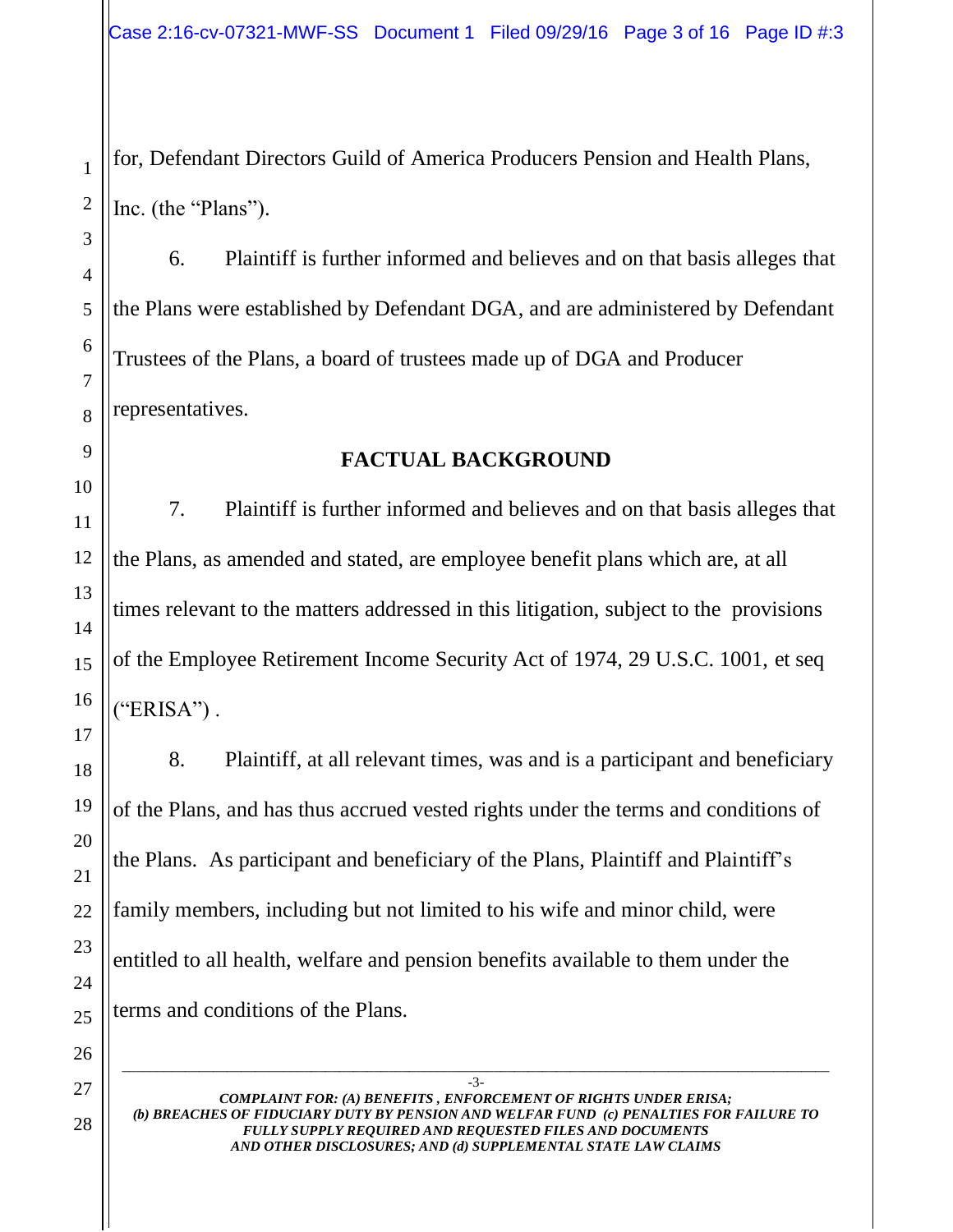9. Plaintiff is the sole managing member an investor in a producing entity named "Death By Solicitation, LLC." ("DBS"). The DGA contractually approved (aka "green lighted") Plaintiff and DBS's production of a film project entitled "No Solicitors" aka "Death by Solicitation". This DGA approval allowed Plaintiff to commence production of the project, including hiring employees necessary for completion of the project, and established certain requirements and pre-requisites for Plaintiff to perform. Plaintiff in fact performed all said requirements and pre-requisites.

10. *Viz*., Plaintiff, in accordance with the DGA requirements, agreed to and did pre-pay in full all salaries for below-the-line categories who were DGA members ("above-the-line" film participants are generally the actors, producers, directors and writers; "below-the-line film participants are all other persons who work on the project). All other employees were paid on a weekly basis.

1 1. Moreover, Plaintiff, in accordance with the DGA requirements, also agreed to and did make all appropriate contributions to the Plans for both above and below the line categories before filming commenced.

-4- *COMPLAINT FOR: (A) BENEFITS , ENFORCEMENT OF RIGHTS UNDER ERISA; (b) BREACHES OF FIDUCIARY DUTY BY PENSION AND WELFAR FUND (c) PENALTIES FOR FAILURE TO FULLY SUPPLY REQUIRED AND REQUESTED FILES AND DOCUMENTS AND OTHER DISCLOSURES; AND (d) SUPPLEMENTAL STATE LAW CLAIMS*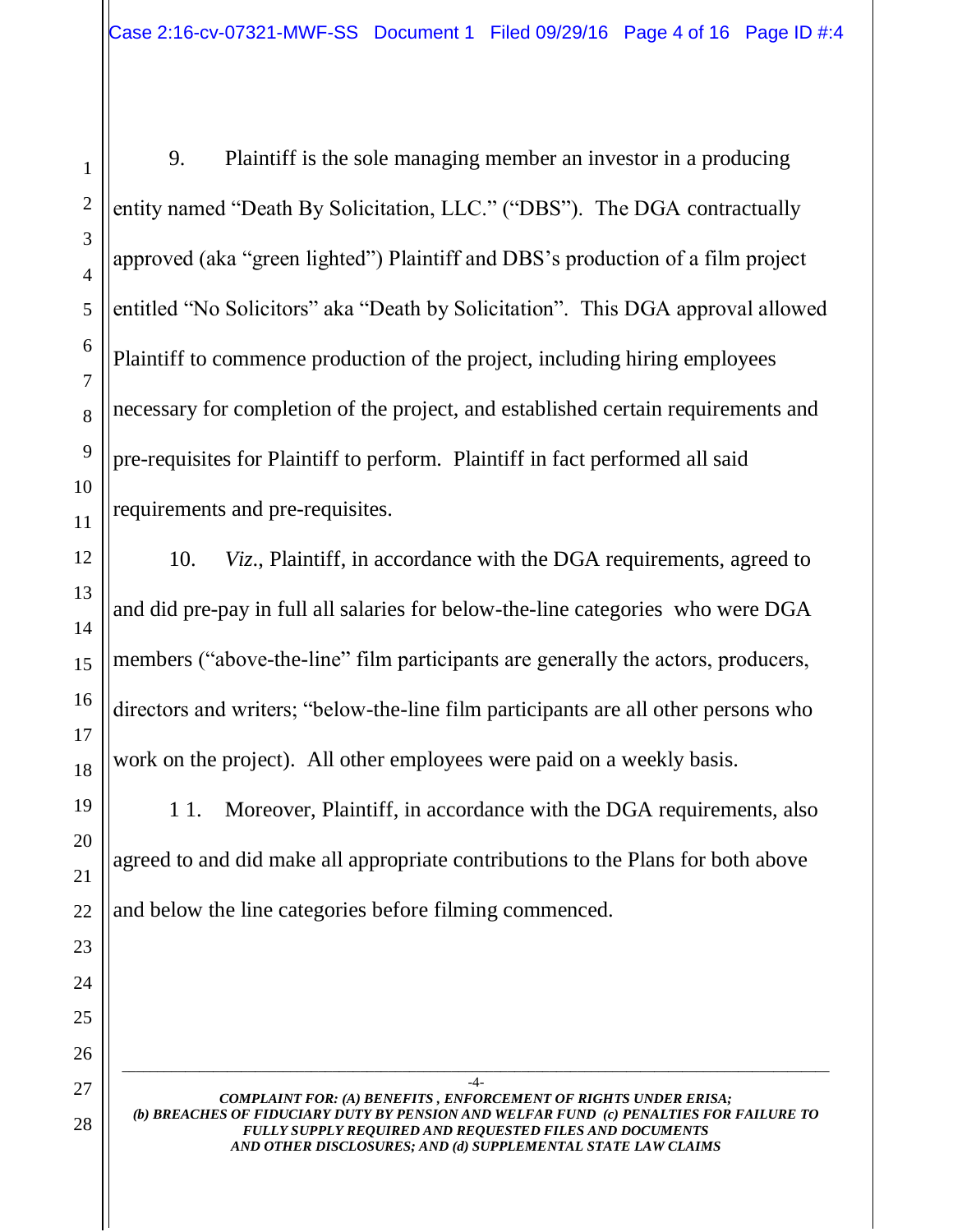12. Further, Plaintiff and the DGA expressly agreed that Plaintiff, as the director of the film, could defer paying himself a salary unless and until the film became profitable.

13. Plaintiff is informed and believes and on that basis alleges that pursuant to the terms of the Plans (as contained in the Plan's Summary Plan Description that the Plans are required to provide to all Plan participants, including Plaintiff), these deferred director's fees constitute "covered earnings" for which contribution to the Plans (specifically, the DGA Health Plan) were made in accordance with the applicable Collective Bargaining Agreement pursuant to a deferral procedure approved by the DGA. The DGA specifically required that all contributions to the Plans be made in advance when the directing services were rendered.

14. Plaintiff made all such contributions to the Plans in a timely manner over a two-plus year time period.

15. Despite having approved Plaintiff's deferred compensation arrangement, and having received and accounted for said contributions for over two years, Defendants subsequently rejected Plaintiff's contributions to the Plans for himself and for his family members, contending that because Plaintiff had

*COMPLAINT FOR: (A) BENEFITS , ENFORCEMENT OF RIGHTS UNDER ERISA; (b) BREACHES OF FIDUCIARY DUTY BY PENSION AND WELFAR FUND (c) PENALTIES FOR FAILURE TO FULLY SUPPLY REQUIRED AND REQUESTED FILES AND DOCUMENTS AND OTHER DISCLOSURES; AND (d) SUPPLEMENTAL STATE LAW CLAIMS*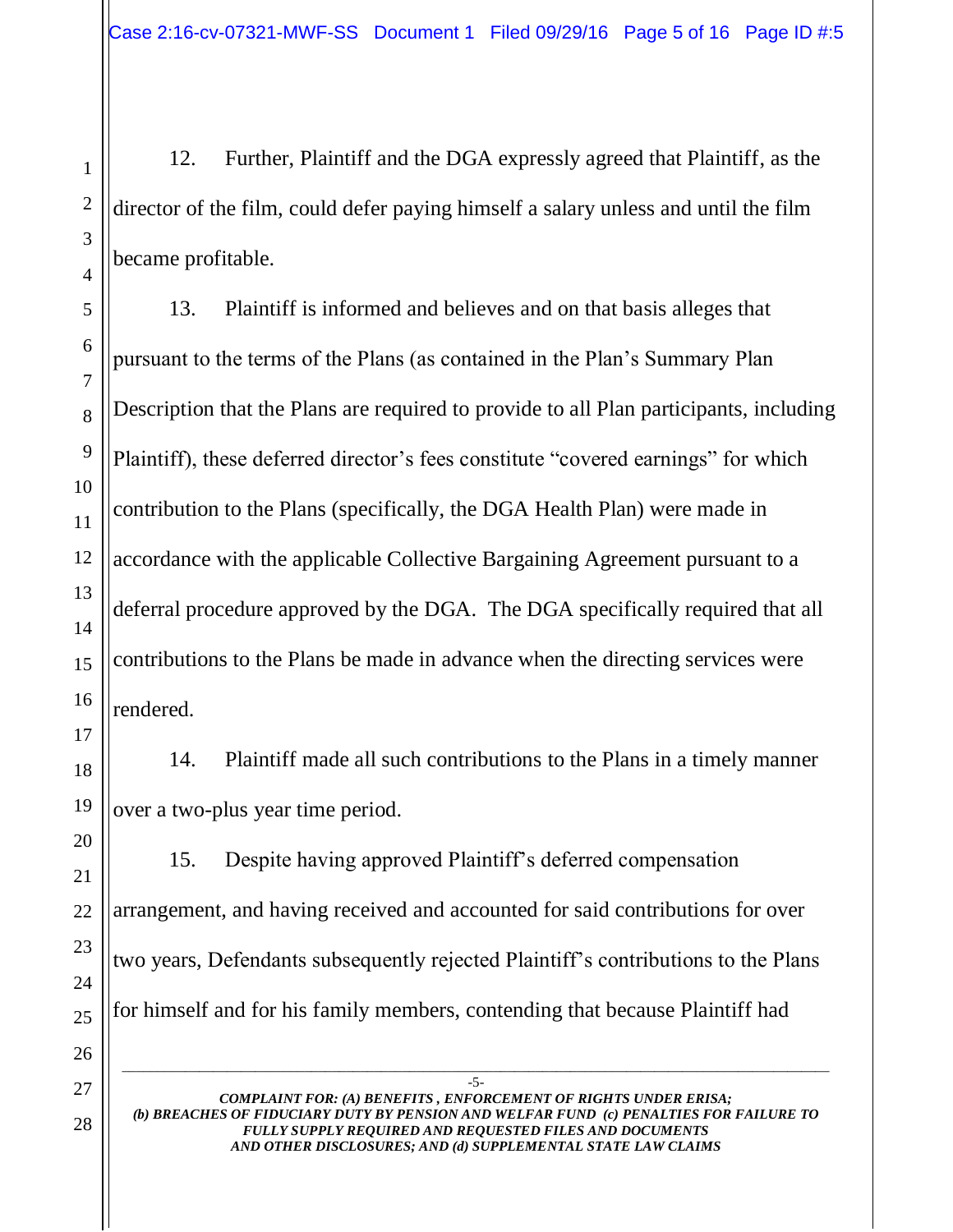deferred his compensation, and thus constituted unpaid earnings. Defendants contend that the Plans do not accept contributions on unpaid earnings.

16. As the direct and proximate result of Defendants' rejection of Plaintiff's timely and appropriate contributions to the Plans, Plaintiff and his family have been wrongfully and retroactively denied health and other benefits, to Plaintiff's and his family's significant financial detriment. Given the Defendants' failures to properly administer the Plans, Plaintiff was unaware of the need for him to secure health insurance separate and apart from that provided by the Plans.

17. Accordingly, Plaintiff timely appealed Defendants' decision to deny said benefits. Defendants provided Plaintiff with varying and often contradictory bases and reasons for denying his appeal. Said appeal was denied effective March 23, 2016.

18. Plaintiff has fully and completely satisfied all available and appropriate administrative remedies. Plaintiff files this litigation in support of his claims and to challenge said denial of his appeal.

*COMPLAINT FOR: (A) BENEFITS , ENFORCEMENT OF RIGHTS UNDER ERISA; (b) BREACHES OF FIDUCIARY DUTY BY PENSION AND WELFAR FUND (c) PENALTIES FOR FAILURE TO FULLY SUPPLY REQUIRED AND REQUESTED FILES AND DOCUMENTS AND OTHER DISCLOSURES; AND (d) SUPPLEMENTAL STATE LAW CLAIMS* 

\_\_\_\_\_\_\_\_\_\_\_\_\_\_\_\_\_\_\_\_\_\_\_\_\_\_\_\_\_\_\_\_\_\_\_\_\_\_\_\_\_\_\_\_\_\_\_\_\_\_\_\_\_\_\_\_\_\_\_\_\_\_\_\_\_\_\_\_\_\_\_\_\_\_\_\_\_\_\_\_\_\_\_\_\_\_\_\_\_\_\_\_\_\_\_\_\_\_\_\_\_ -6-

///

///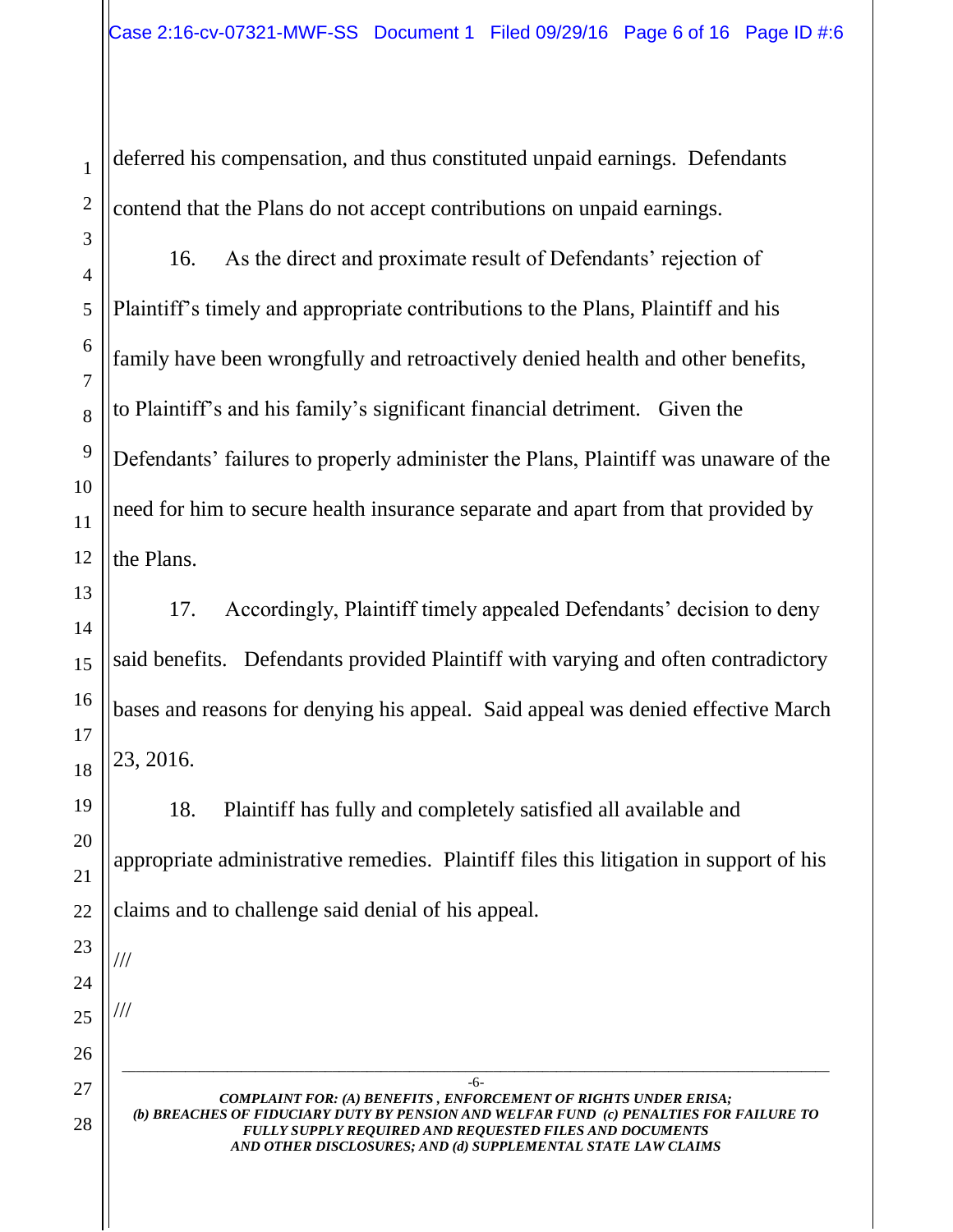## **CLAIMS FOR RELIEF**

## **FIRST CAUSE OF ACTION**

# **(AGAINST ALL DEFENDANTS FOR BENEFITS, OR FOR ENFORCMENT OF RIGHTS UNDER ERISA (Section 502(a)(1))**

19. Plaintiff re-alleges and incorporates by this reference paragraphs 1 through 18 of this Complaint.

20. Plaintiff accrued vested benefits under the terms of the Plans. At all times, Defendants generally, and the Plans specifically, had an obligation to provide Plaintiff with accurate accountings of his vested interest in the Plans, without limitation a full and accurate accounting of his rights and benefits under the Plans' Health Plan. Moreover, at all times, Defendants had an obligation to timely advise Plaintiff if his benefits were being challenged or otherwise restricted. 21. Defendants' (including but not limited to the Plans' fiduciaries,

trustees, administrators and sponsors) actions and inactions, including but not limited to (a) failing to honor an agreement allowable under terms of the Plans pursuant to which Plaintiff was entitled to make and did make contributions to the Plans while deferring his director's salary, and (b) failing to timely advise Plaintiff that his timely and complete payments of contributions would in fact be rejected

*COMPLAINT FOR: (A) BENEFITS , ENFORCEMENT OF RIGHTS UNDER ERISA; (b) BREACHES OF FIDUCIARY DUTY BY PENSION AND WELFAR FUND (c) PENALTIES FOR FAILURE TO FULLY SUPPLY REQUIRED AND REQUESTED FILES AND DOCUMENTS AND OTHER DISCLOSURES; AND (d) SUPPLEMENTAL STATE LAW CLAIMS*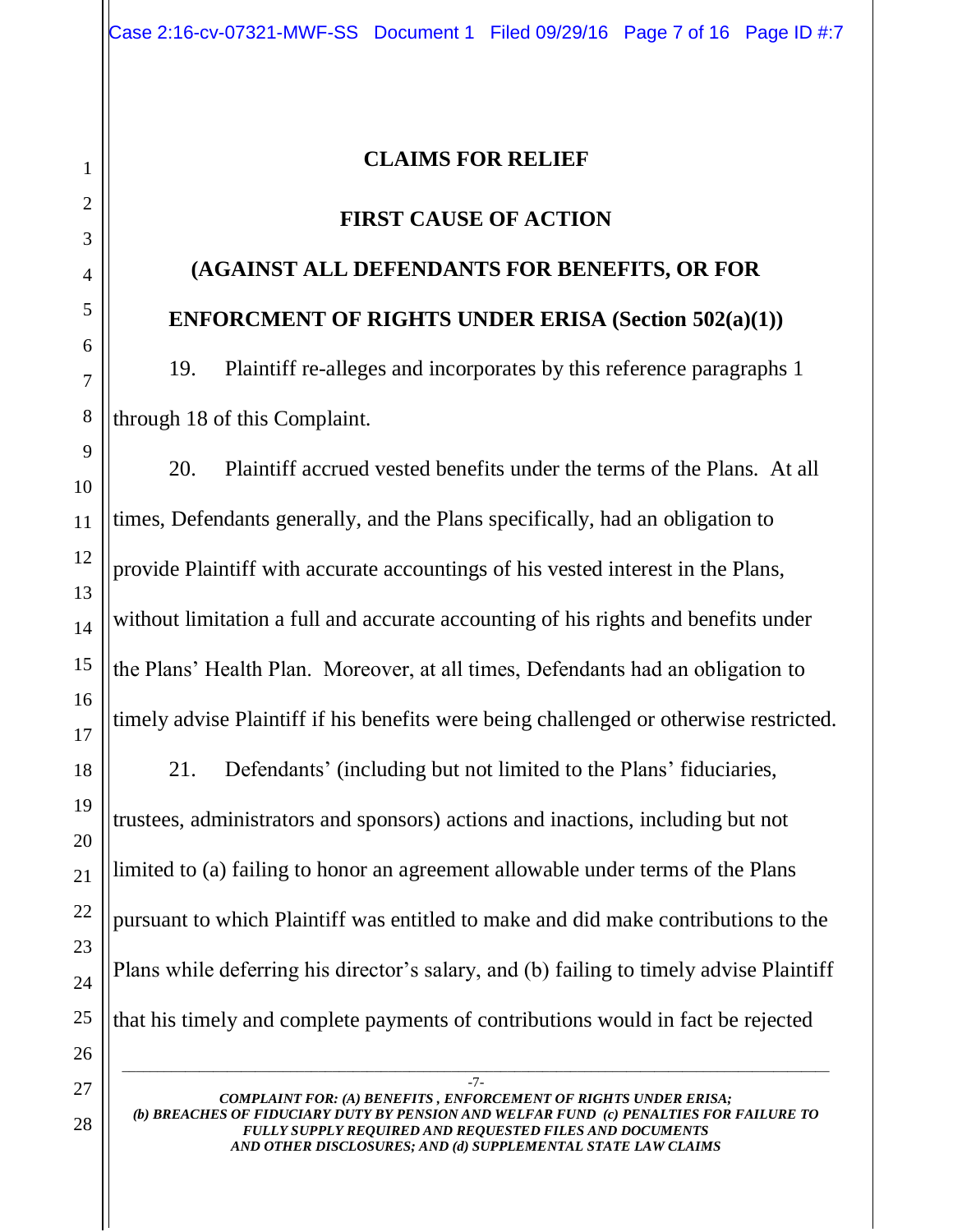and his health benefits denied both retroactively and prospectively, have in fact denied Plaintiff duly owed benefits and caused him and his family significant financial damages.

22. Plaintiff is also entitled to receive a calculation, verification, and compensation for the actual amount of his vested benefits, including reimbursement for all sums paid by Plaintiff and his family for health-related procedures and services. In addition, Plaintiff is entitled to receive all disclosures required and requested from Defendants, including but not limited to annual reports, financial reports, and the methodology and formulations used in allocating contributions (by Plaintiff and other participants in the Plans).

23. Additionally, if is necessary to determine whether the Plans' Administrator and other fiduciaries of the Plans, including Defendant DGA as sponsor of the Plans, complied with their fiduciary duties to act prudently.

# **SECOND CAUSE OF ACTION**

**[AGAINST ALL DEFENDANTS FOR BREACH OF FIDUCIARY DUTIES IMPOSED UNDER ERISA]**

24. Plaintiff re-alleges and incorporates by this reference paragraphs 1 through 23 of this Complaint.

-8- *COMPLAINT FOR: (A) BENEFITS , ENFORCEMENT OF RIGHTS UNDER ERISA; (b) BREACHES OF FIDUCIARY DUTY BY PENSION AND WELFAR FUND (c) PENALTIES FOR FAILURE TO FULLY SUPPLY REQUIRED AND REQUESTED FILES AND DOCUMENTS AND OTHER DISCLOSURES; AND (d) SUPPLEMENTAL STATE LAW CLAIMS*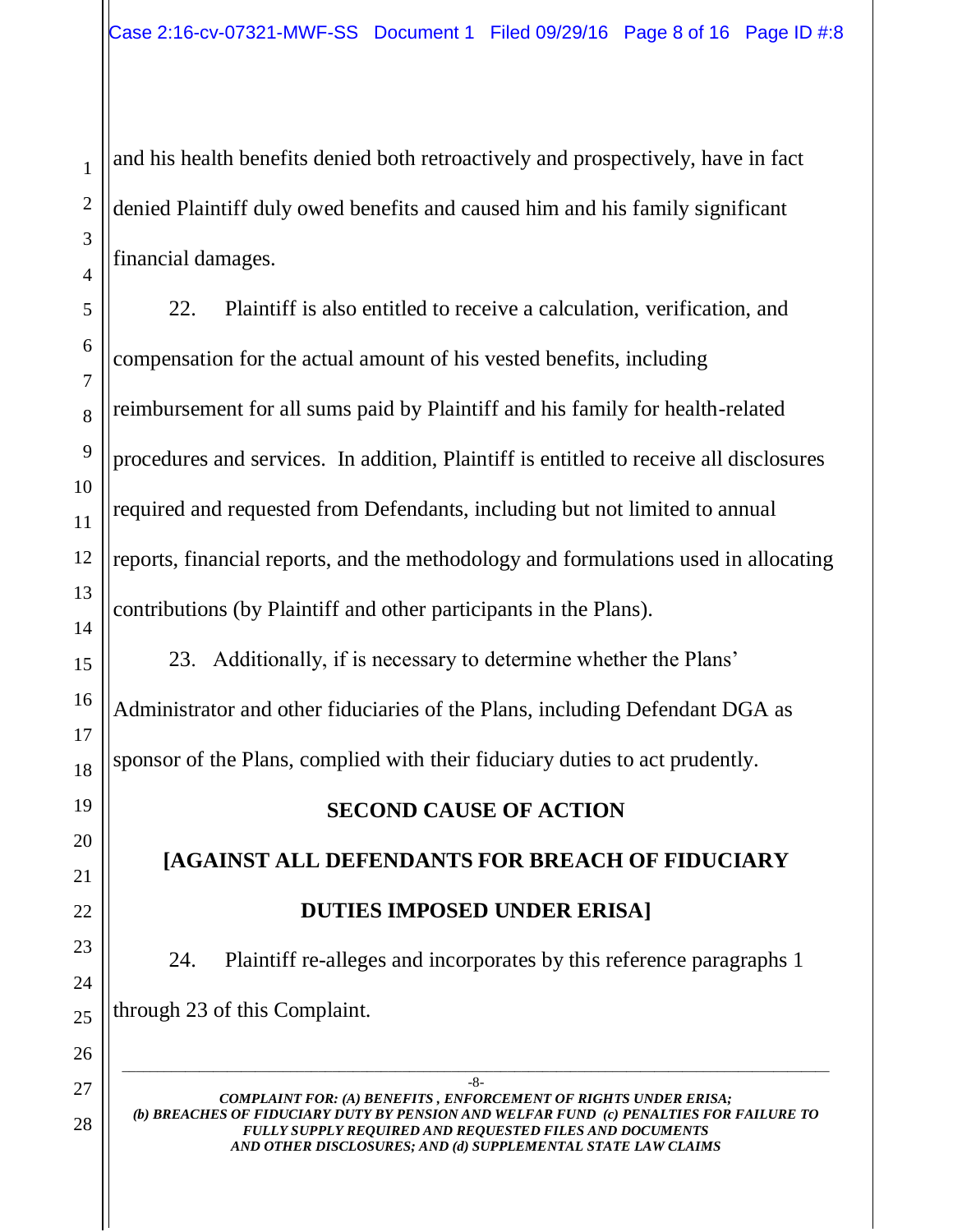25. As fiduciaries, the Plan Administrator and others holding fiduciary roles with the Plans, had a duty to accurately account for Plaintiff's contributions and assure a proper distribution of benefits in a timely manner to Plaintiff and his beneficiaries.

26. ERISA imposes a prudent person standard upon fiduciaries in their operation and administration of a qualified retirement Plan. ERISA imposes certain remedies for any failure to comply with these fiduciary duties, including relief under 29 U.S.C. §1132(a)(2): (a) Any person who is a fiduciary with respect to a plan who breaches any of the responsibilities, obligations, or duties imposed upon fiduciaries by this subchapter shall be personally liable to make good to such plan any losses to the plan resulting from each such breach, and to restore to such plan any profits of such fiduciary which have been made through use of assets of the plan by the fiduciary, and shall be subject to such other equitable or remedial relief as the court may deem appropriate, including removal of such fiduciary.

27. As a direct and proximate result of Defendants' above-described breaches of fiduciary duties and other misconduct, in particular by failing to recognize that Plaintiff had timely and properly made contributions to the Plans

-9- *COMPLAINT FOR: (A) BENEFITS , ENFORCEMENT OF RIGHTS UNDER ERISA; (b) BREACHES OF FIDUCIARY DUTY BY PENSION AND WELFAR FUND (c) PENALTIES FOR FAILURE TO FULLY SUPPLY REQUIRED AND REQUESTED FILES AND DOCUMENTS AND OTHER DISCLOSURES; AND (d) SUPPLEMENTAL STATE LAW CLAIMS*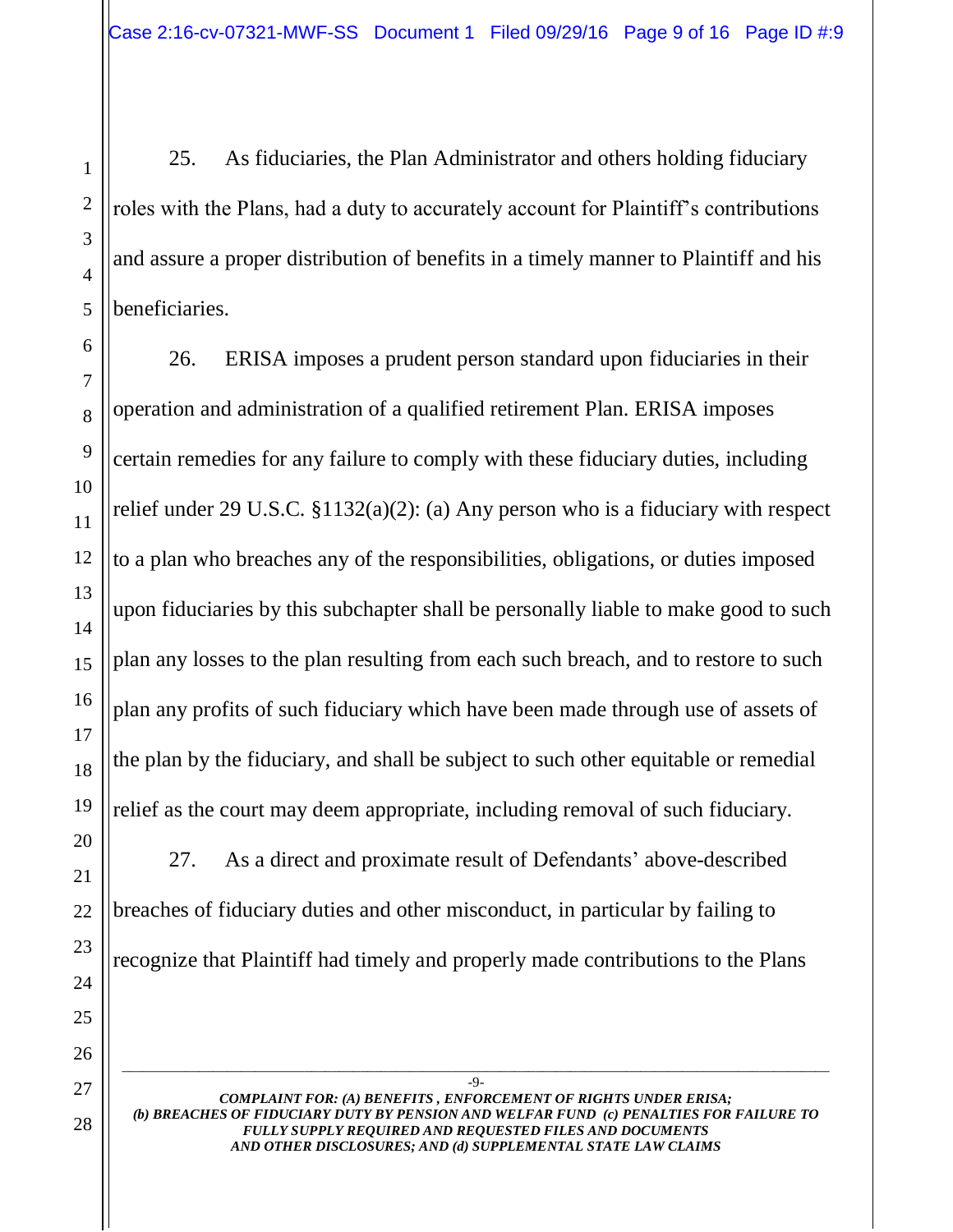that were not properly honored, Plaintiff has incurred damages in as-yet unascertained amounts, to be proven at trial.

## **THIRD CAUSE OF ACTION**

# **[AGAINST ALL DEFENDANTS FOR FAILURE TO SUPPLY REQUIRED AND REQUESTED DOCUMENTS AND OTHER DISCLOSURES]**

28. Plaintiff re-alleges and incorporates by this reference paragraphs 1 through 27 of this Complaint.

29. The Defendant Plans had duties to automatically provide benefit statements and annual reports. Insofar as Plaintiff made contributions in a timely manner to the Plans for at least two years which Defendants accepted without contending that Plaintiff's agreed-to deferred income invalidated said contributions, Defendants failed to properly maintain and provide appropriate records to Plaintiff. Had he been advised at an earlier date, he could have considered obtaining replacement health insurance coverage.

30. Defendants failed to properly advise Plaintiff and provide sufficient disclosures as required by ERISA Sections  $502(a)(1)(A)$  and  $502(c)(1)$ , and are thus subject to appropriate penalty assessments.

-10- *COMPLAINT FOR: (A) BENEFITS , ENFORCEMENT OF RIGHTS UNDER ERISA; (b) BREACHES OF FIDUCIARY DUTY BY PENSION AND WELFAR FUND (c) PENALTIES FOR FAILURE TO FULLY SUPPLY REQUIRED AND REQUESTED FILES AND DOCUMENTS AND OTHER DISCLOSURES; AND (d) SUPPLEMENTAL STATE LAW CLAIMS*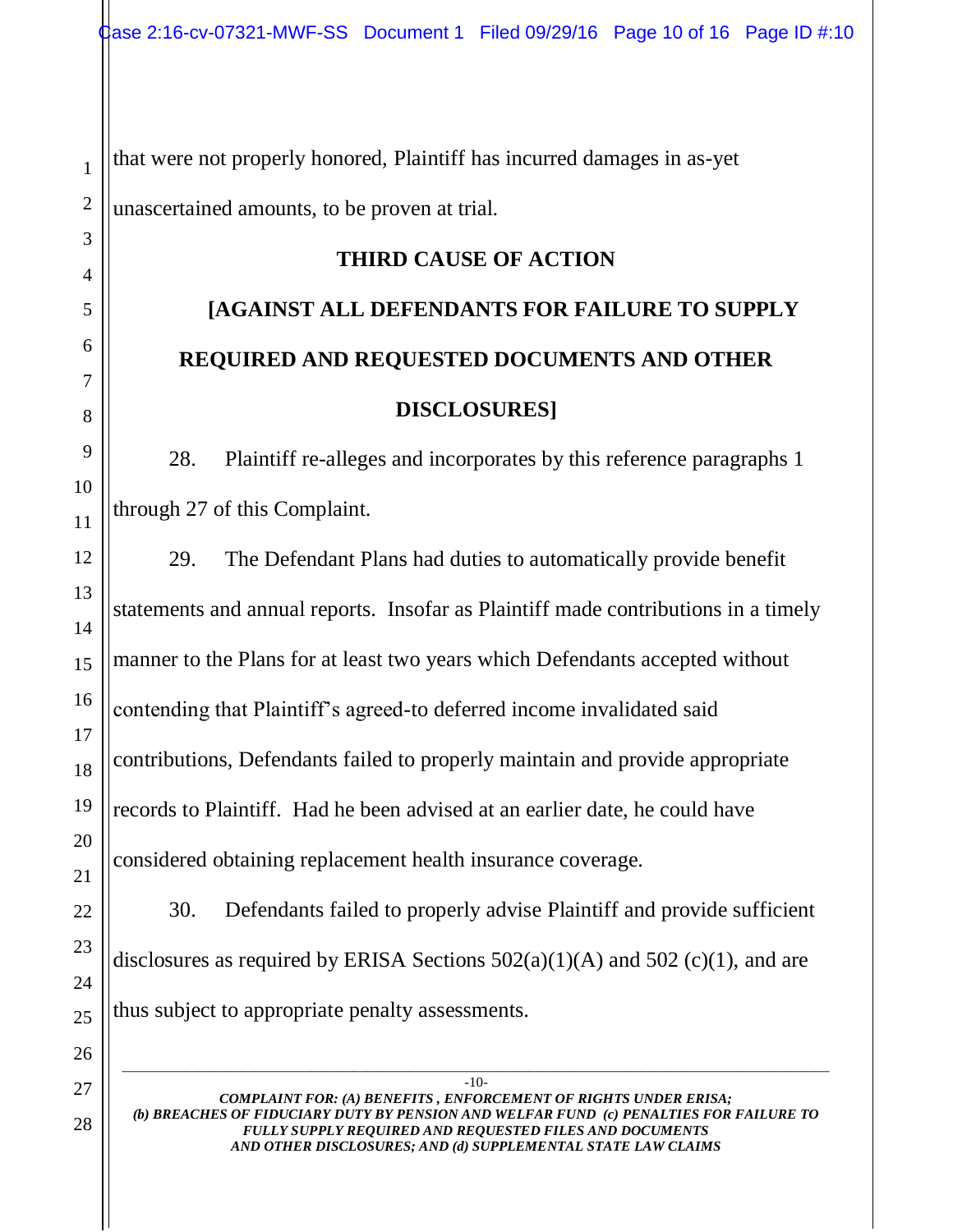# **FOURTH CAUSE OF ACTION**

# **[AGAINST DEFENDANTS FOR BREACH OF CONTRACT]**

31. Plaintiffs hereby incorporate the allegations included in paragraphs 1 through 30 of this Complaint.

32. As alleged, *supra*, Plaintiff and the DGA entered into a written contract pursuant to which Defendant DGA approved Plaintiff and DBS's production of a film project entitled "No Solicitors" aka "Death by Solicitation". This DGA approval allowed Plaintiff to commence production of the project, including hiring employees necessary for completion of the project, and established certain requirements and pre-requisites for Plaintiff to perform. Plaintiff in fact performed all said requirements and pre-requisites.

33. As alleged, *supra,* Plaintiff, in accordance with the DGA requirements, agreed to and did pre-pay in full all salaries for below-the-line categories who were DGA members ("above-the-line" film participants are generally the actors, producers, directors and writers; "below-the-line film participants are all other persons who work on the project). All other employees were paid on a weekly basis.

34. Moreover, Plaintiff, in accordance with the DGA requirements, also agreed to and did make all appropriate contributions to the Plans for both above and below the line categories before filming commenced.

35. Further, the agreement between Plaintiff and the DGA expressly provided that Plaintiff, as the director of the film, could defer paying himself a salary unless and until the film became profitable.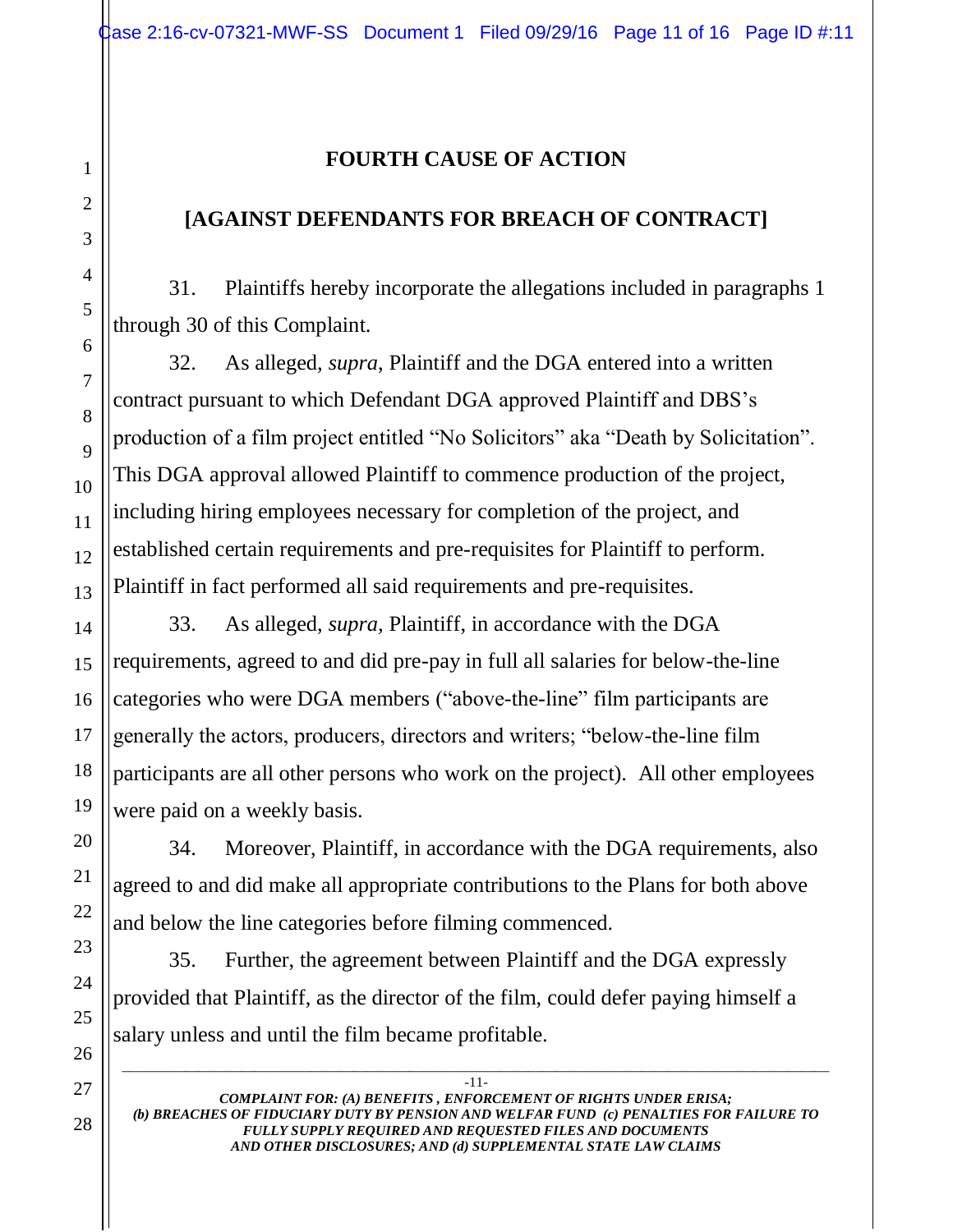36. Plaintiff is informed and believes and on that basis alleges that pursuant to the terms of the Plans (as contained in the Plan's Summary Plan Description that the Plans are required to provide to all Plan participants, including Plaintiff), these deferred director's fees constitute "covered earnings" for which contribution to the Plans (specifically, the DGA Health Plan) were made in accordance with the applicable Collective Bargaining Agreement pursuant to a deferral procedure approved by the DGA. The DGA specifically required that all contributions to the Plans we made in advance when the directing services were rendered.

37. Plaintiff made all such contributions to the Plans in a timely manner over a two-plus year time period. All contributions (pension, health and welfare) for all DGA members, including Plaintiff, were pre-paid as part of the agreement allowing the film to proceed.

38. Despite having approved Plaintiff's deferred compensation arrangement, and having received and accounted for said contributions for over two years, Defendants subsequently rejected Plaintiff's contributions to the Plans for himself and for his family members, contending that because Plaintiff had deferred his compensation, and thus constituted unpaid earnings. Defendants contend that the Plans do not accept contributions on unpaid earnings.

39. As the direct and proximate result of Defendants' rejection of Plaintiff's timely and appropriate contributions to the Plans, Plaintiff and his family have been wrongfully and retroactively denied health and other benefits, to Plaintiff's and his family's significant financial detriment. Given the

-12- *COMPLAINT FOR: (A) BENEFITS , ENFORCEMENT OF RIGHTS UNDER ERISA; (b) BREACHES OF FIDUCIARY DUTY BY PENSION AND WELFAR FUND (c) PENALTIES FOR FAILURE TO FULLY SUPPLY REQUIRED AND REQUESTED FILES AND DOCUMENTS AND OTHER DISCLOSURES; AND (d) SUPPLEMENTAL STATE LAW CLAIMS*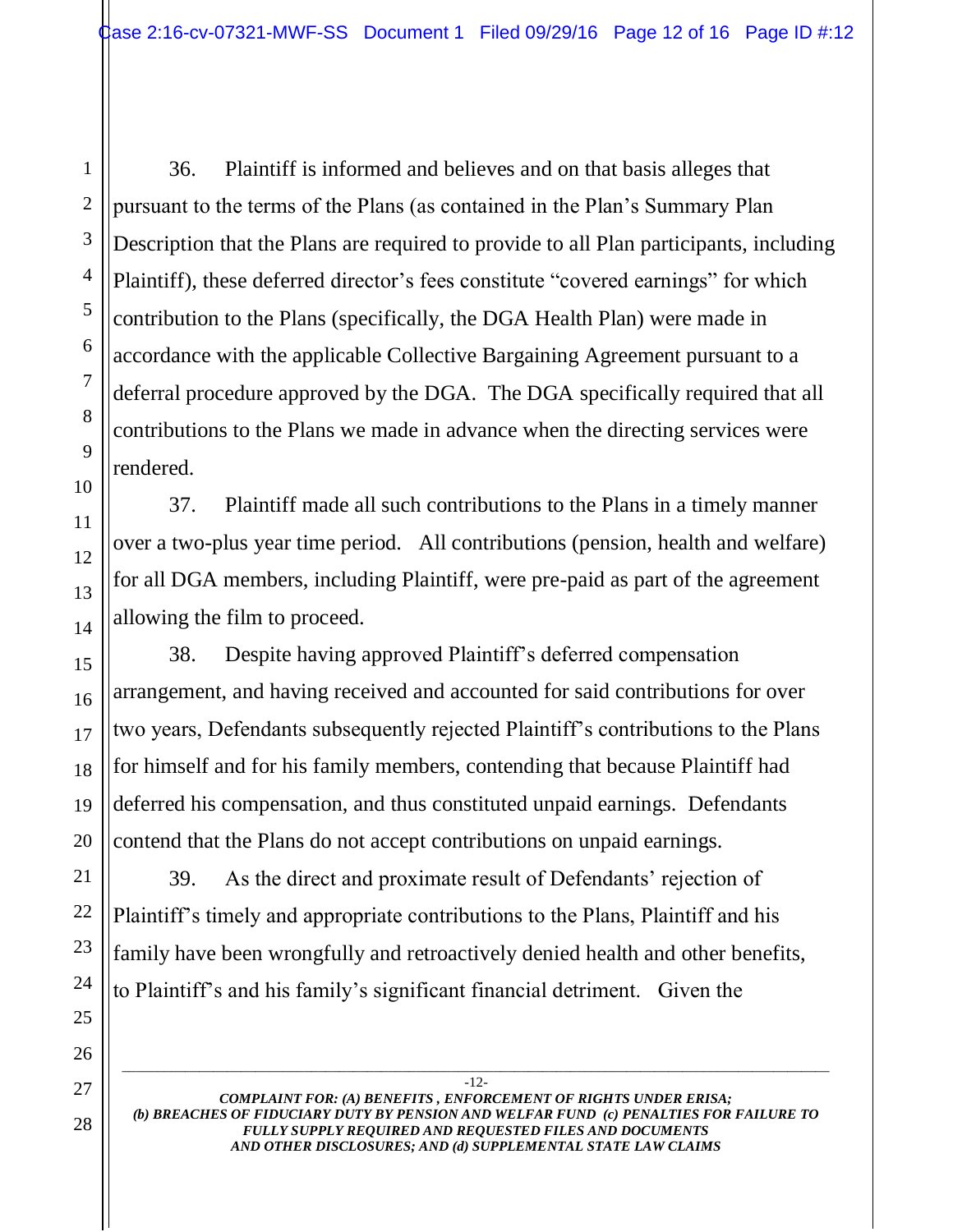Defendants' failures to properly administer the Plans, Plaintiff was unaware of the need for him to secure health insurance separate and apart from that provided by the Plans.

40. Defendants breached their obligations under said contractual agreement with Plaintiff by, *inter alia,* wrongfully denying Plaintiff his health insurance benefits despite the fact that Plaintiff had met all of his contractual obligations.

41. At all relevant times, Plaintiff performed all obligations required of him under said contractual agreement, unless said performance was waived or otherwise impossible to perform.

42. As a direct result and proximate result of Defendants' breaches of their contractual obligations, Plaintiff has suffered damages in an amount to be proven at trial, plus interest on those damages at the maximum legal rate.

# **FIFTH CAUSE OF ACTION**

# **[AGAINST ALL DEFENDANTS**

# **FOR DECLARATORY RELIEF]**

43. Plaintiff incorporates by this reference the allegations contained in paragraphs 1 through 42 of this Complaint.

44. Plaintiff alleges and states that actual controversies have arisen and now exist among the parties regarding Plaintiff's entitlement to make

*COMPLAINT FOR: (A) BENEFITS , ENFORCEMENT OF RIGHTS UNDER ERISA; (b) BREACHES OF FIDUCIARY DUTY BY PENSION AND WELFAR FUND (c) PENALTIES FOR FAILURE TO FULLY SUPPLY REQUIRED AND REQUESTED FILES AND DOCUMENTS AND OTHER DISCLOSURES; AND (d) SUPPLEMENTAL STATE LAW CLAIMS*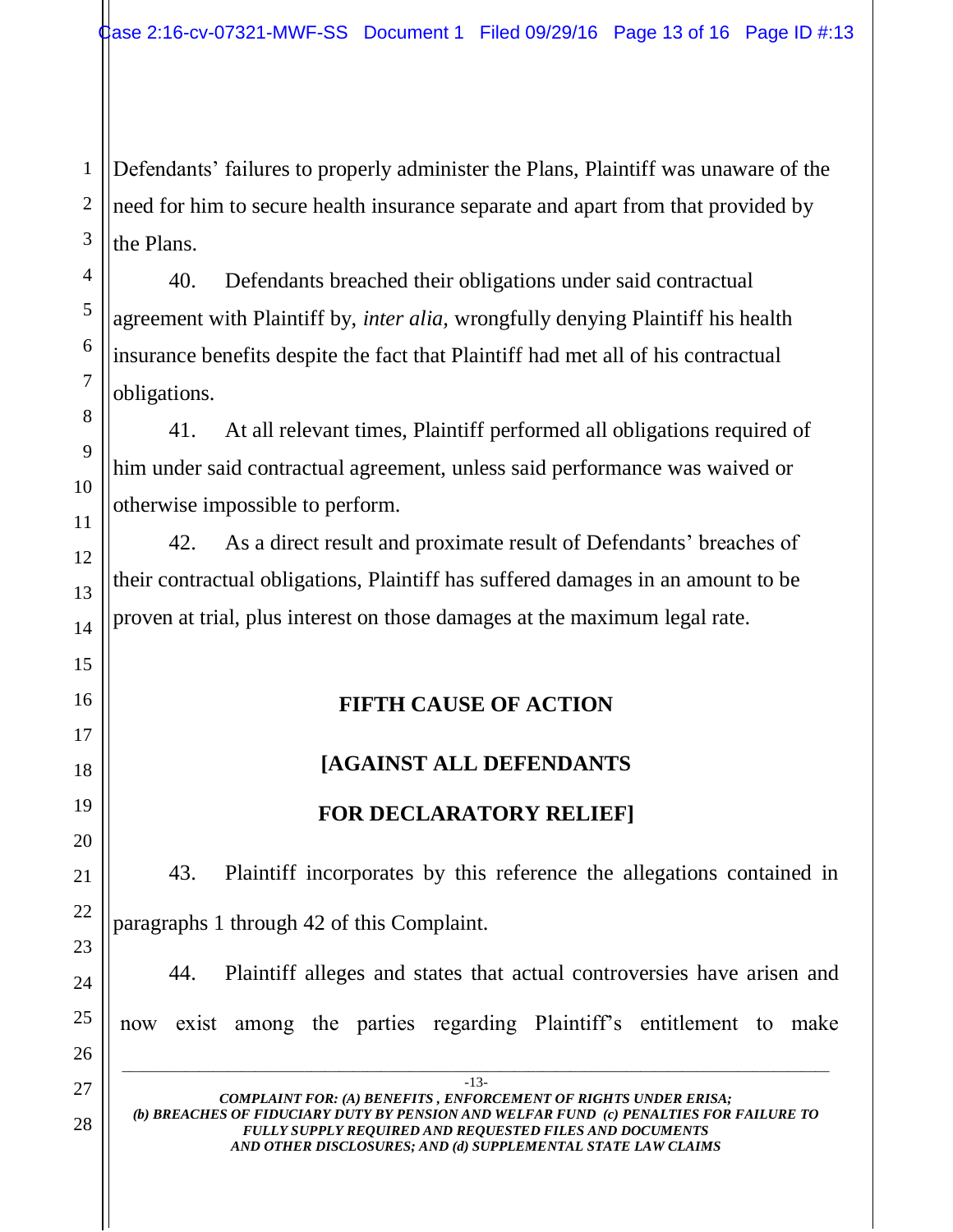contributions to the Plans. Despite having approved Plaintiff's deferred compensation arrangement, and having received and accounted for said contributions for over two years, Defendants subsequently rejected Plaintiff's contributions to the Plans for himself and for his family members, contending that because Plaintiff had deferred his compensation, and thus constituted unpaid earnings. Defendants contend that the Plans do not accept contributions on unpaid earnings.

45. A judicial declaration of the rights and obligations of the parties is necessary and appropriate at the present time so that the parties can ascertain their rights.

#### **SIXTH CAUSE OF ACTION**

### **[PLAINTIFF AGAINST DEFENDANTS FOR AN ACCOUNTING]**

46. Plaintiffs incorporate by this reference the allegations contained in paragraphs 1 through 45 of this Complaint.

47. As a result of Defendants' actions, it is extremely difficult to determine the amount that Plaintiff is entitled to under the terms and governing provisions of the Plans without an accounting.

*COMPLAINT FOR: (A) BENEFITS , ENFORCEMENT OF RIGHTS UNDER ERISA; (b) BREACHES OF FIDUCIARY DUTY BY PENSION AND WELFAR FUND (c) PENALTIES FOR FAILURE TO FULLY SUPPLY REQUIRED AND REQUESTED FILES AND DOCUMENTS AND OTHER DISCLOSURES; AND (d) SUPPLEMENTAL STATE LAW CLAIMS*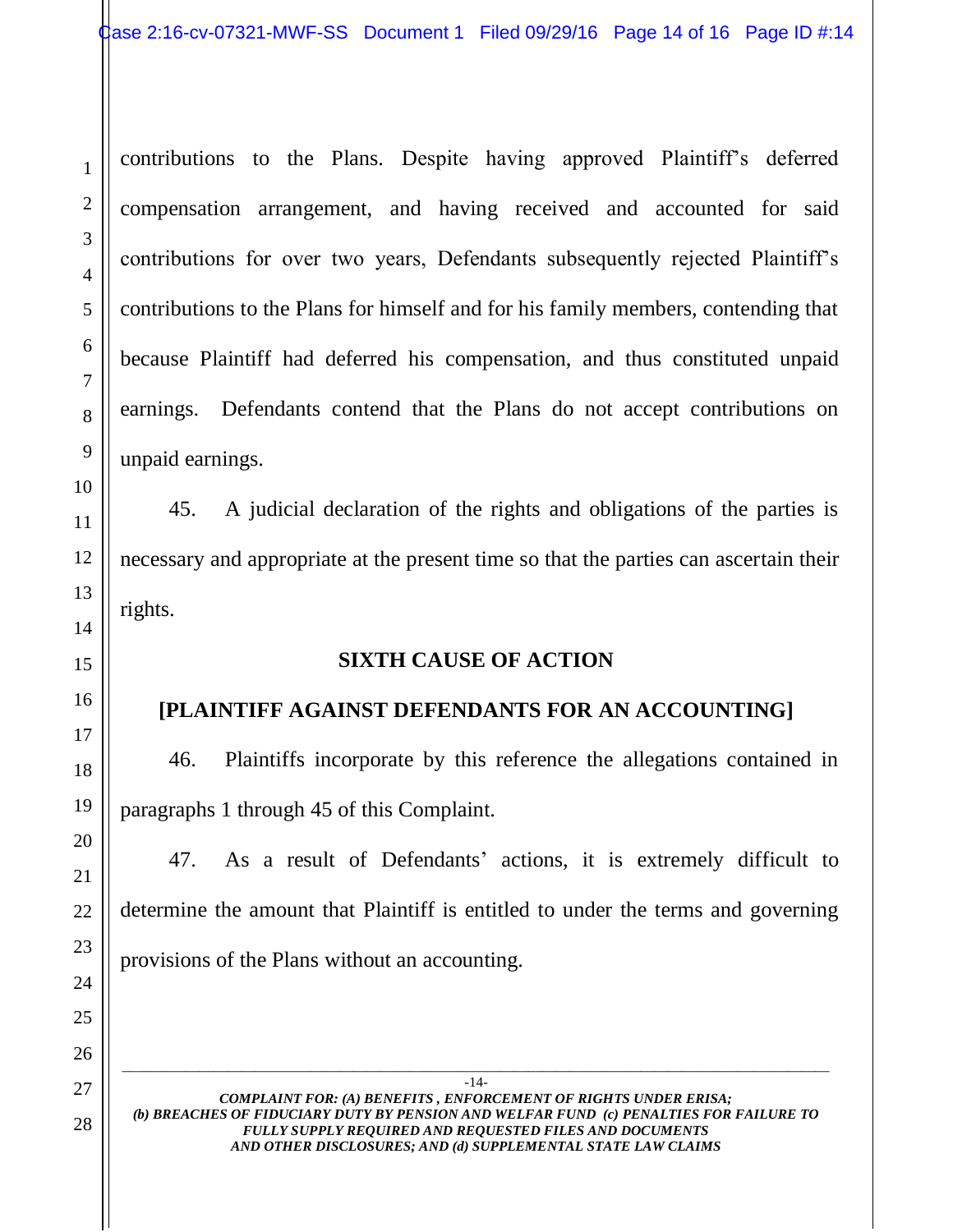| $\mathbf{1}$             | 48.                                                                                                                                                                                                                                                                                                   | Defendants should be ordered to render an accounting to the Plans at    |  |
|--------------------------|-------------------------------------------------------------------------------------------------------------------------------------------------------------------------------------------------------------------------------------------------------------------------------------------------------|-------------------------------------------------------------------------|--|
| $\boldsymbol{2}$         | Defendants' cost.                                                                                                                                                                                                                                                                                     |                                                                         |  |
| 3                        |                                                                                                                                                                                                                                                                                                       |                                                                         |  |
| 4                        |                                                                                                                                                                                                                                                                                                       | <b>REQUEST FOR RELIEF</b>                                               |  |
| 5                        |                                                                                                                                                                                                                                                                                                       |                                                                         |  |
| 6                        |                                                                                                                                                                                                                                                                                                       | Plaintiff hereby prays for judgment as follows:                         |  |
| 7                        | 1.                                                                                                                                                                                                                                                                                                    | For an accurate calculation, verification and provision of all benefits |  |
| 8                        |                                                                                                                                                                                                                                                                                                       | due under the Plans, and more precisely according to proof;             |  |
| 9                        | 2.                                                                                                                                                                                                                                                                                                    | For damages according to proof plus interest at the legal rate;         |  |
| 10<br>11                 | 3.                                                                                                                                                                                                                                                                                                    | For any penalties for failure and refusal to provide required           |  |
| 12                       |                                                                                                                                                                                                                                                                                                       | information, with each penalty item separately calculated;              |  |
| 13                       | 4.                                                                                                                                                                                                                                                                                                    | For interest according to law;                                          |  |
| 14                       | 5.                                                                                                                                                                                                                                                                                                    | For costs of suit incurred, including attorneys' fees, according to     |  |
| 15                       | proof; and                                                                                                                                                                                                                                                                                            |                                                                         |  |
| 16                       | 6.                                                                                                                                                                                                                                                                                                    | For such other and further relief that this Court may deem just and     |  |
| 17                       | proper.                                                                                                                                                                                                                                                                                               |                                                                         |  |
| 18                       |                                                                                                                                                                                                                                                                                                       |                                                                         |  |
| 19                       |                                                                                                                                                                                                                                                                                                       | Respectfully submitted,                                                 |  |
| 20                       |                                                                                                                                                                                                                                                                                                       |                                                                         |  |
| September 21, 2016<br>21 |                                                                                                                                                                                                                                                                                                       | REBECCA MOCCIARO<br>LAW OFFICE OF REBECCA MOCCIARO                      |  |
| 22                       |                                                                                                                                                                                                                                                                                                       |                                                                         |  |
| 23                       |                                                                                                                                                                                                                                                                                                       |                                                                         |  |
| 24                       |                                                                                                                                                                                                                                                                                                       |                                                                         |  |
| 25                       |                                                                                                                                                                                                                                                                                                       | Rebecca Mocciaro<br>Rebecca Mocciaro<br>By:                             |  |
| 26                       |                                                                                                                                                                                                                                                                                                       |                                                                         |  |
| 27                       | $-15-$<br><b>COMPLAINT FOR: (A) BENEFITS, ENFORCEMENT OF RIGHTS UNDER ERISA;</b><br>(b) BREACHES OF FIDUCIARY DUTY BY PENSION AND WELFAR FUND (c) PENALTIES FOR FAILURE TO<br>FULLY SUPPLY REQUIRED AND REQUESTED FILES AND DOCUMENTS<br>AND OTHER DISCLOSURES; AND (d) SUPPLEMENTAL STATE LAW CLAIMS |                                                                         |  |
| 28                       |                                                                                                                                                                                                                                                                                                       |                                                                         |  |
|                          |                                                                                                                                                                                                                                                                                                       |                                                                         |  |
|                          |                                                                                                                                                                                                                                                                                                       |                                                                         |  |